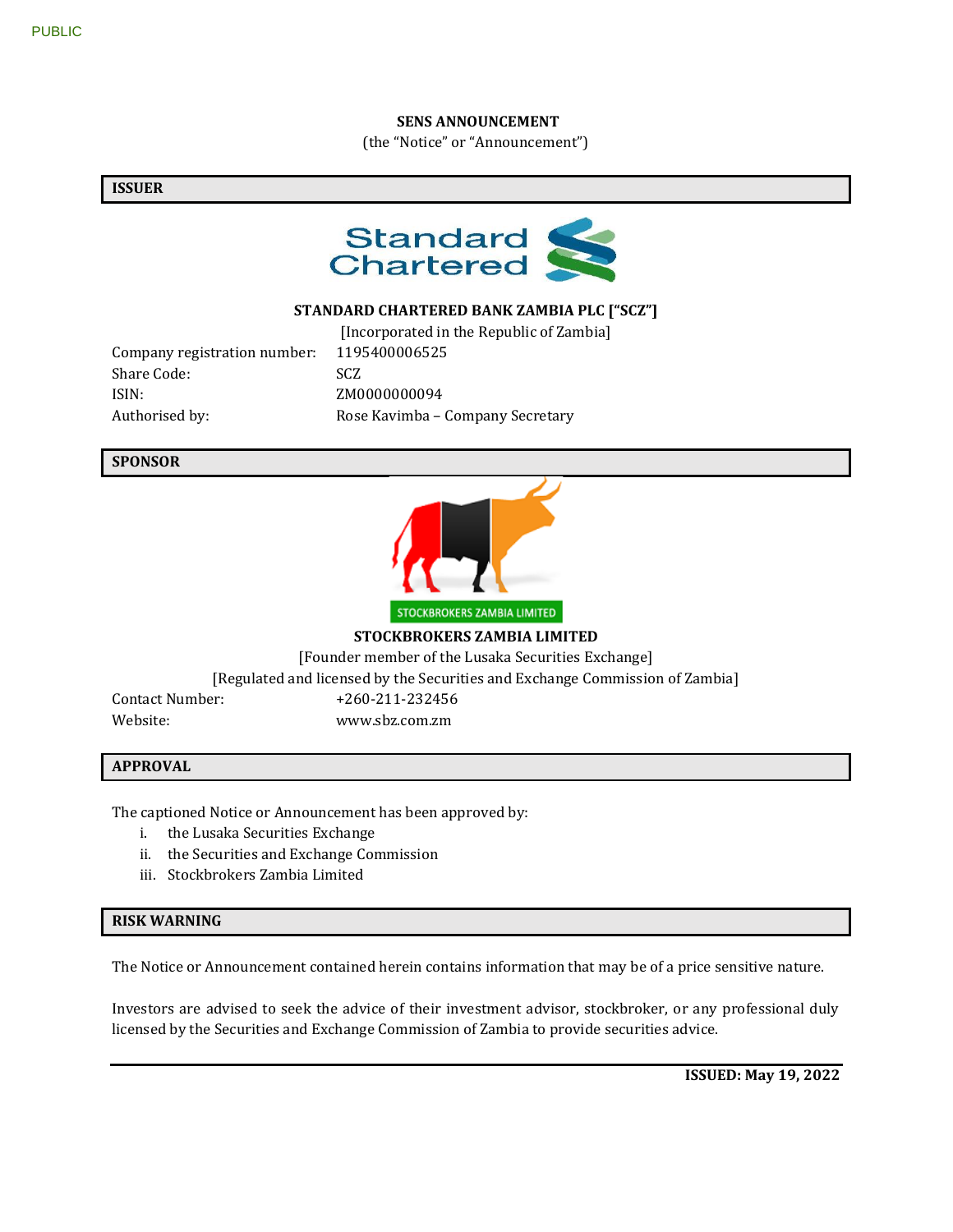

## **STANDARD CHARTERED BANK ZAMBIA PLC**

[Incorporated in the Republic of Zambia] Company registration number: 1195400006525 Share Code: SCZ ISIN: ZM0000000094 ["SCZ" or the "Company "or the "Bank"]

# **NOTICE OF CHANGE IN DIRECTORATE**

In accordance with Section 3.59(a) of the Lusaka Securities Exchange Listings Rules ("LuSE Listings Rules"), the Board of Directors (the "Board") of Standard Chartered Bank Zambia PLC ("SCB" or the "Bank") wishes to announce that Mr. Herman Kasekende, the current Managing Director and Chief Executive Officer of Standard Chartered Bank Zambia Plc will be leaving Zambia after over five years of dedicated service. Herman will be relocating to Tanzania at the end of May 2022 in the same position

The Board is pleased to advise that it has appointed Mr. Sonny Zulu as Managing Director and Chief Executive Officer of Standard Chartered Bank Zambia Plc **effective 1st July 2022**.

Mr Kelvin Bwalya – Executive Director Finance and Administration will be acting as Managing Director and Chief Executive Officer of Standard Chartered Bank Zambia Plc in the interim.

Sonny has been on a Long Term Assignment in the UAE since 2018 and is currently the Head of Consumer Private and Business Banking (CPBB).

Sonny brings with him 18 years of Banking experience and has successfully demonstrated both technical and leadership competencies in the roles he has held.

He was appointed Head of Consumer, Private and Business Banking (CPBB) in the UAE in 2019 and prior to that, he was Head of Strategic Transformation, Alliances and Performance Management (UAE). Under his leadership of CPBB UAE, he transformed the Business to deliver sustainable profitability and a model for future growth. He has turned around the UAE Business and achieved record performance across all key performance indicators. Prior to his assignment in the UAE, Sonny held several positions in Zambia, most notably Head of Retail Banking, Zambia and Southern Africa

The Board is pleased to welcome Mr. Sonny Zulu back to Zambia and is confident that he will add immeasurable value to the Bank.

#### **By Order of the Board**

**Rose Kavimba Company Secretary**

**Issued in Lusaka, Zambia on Thursday, May 19, 2022 Lusaka Securities Exchange Sponsoring Broker**